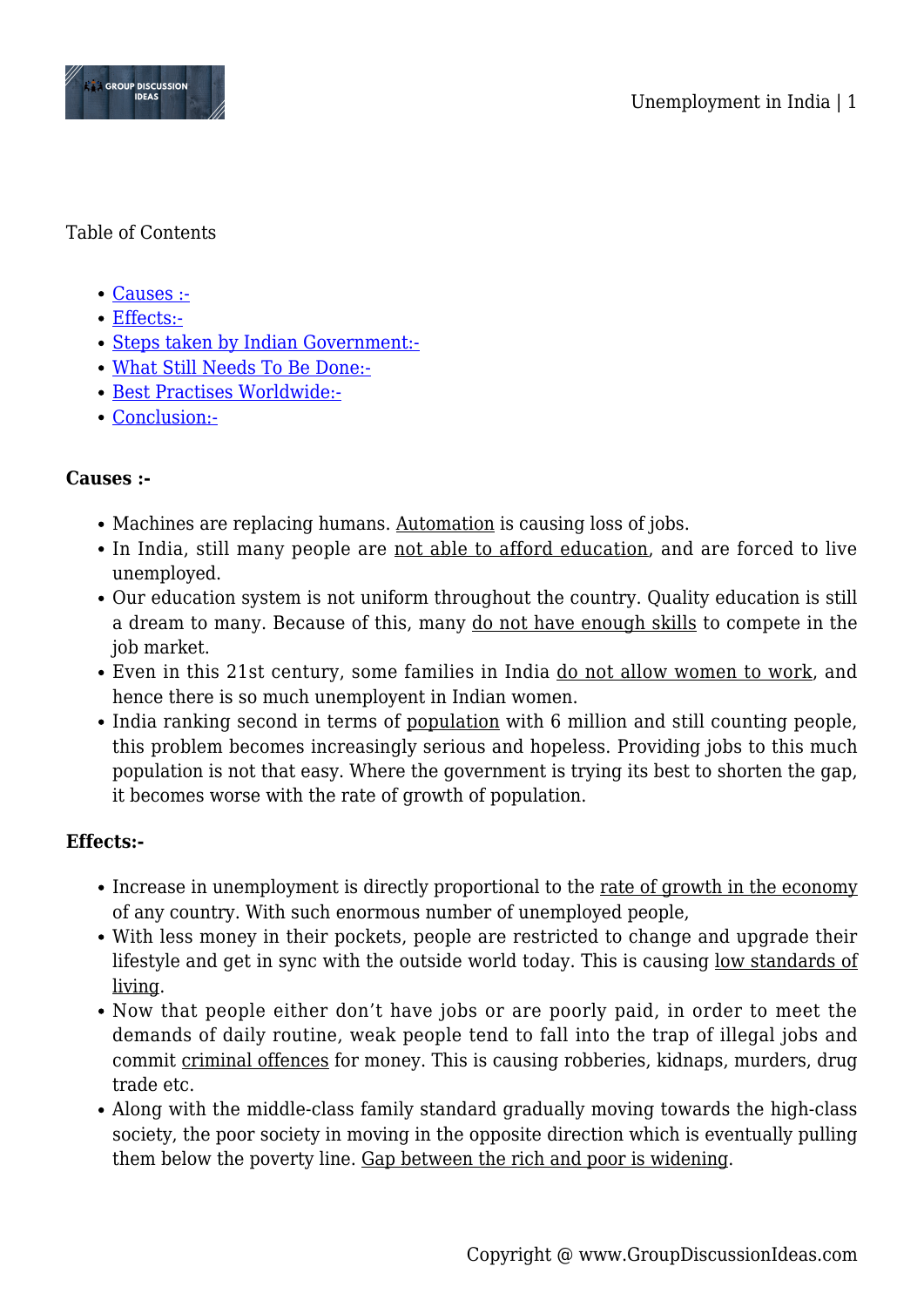

## **Steps taken by Indian Government:-**

- Skill India initiative was launched to train youth for the jobs in demand, and hence bridging the gap of lack of skilled professionals and unemployment.
- Integrated Rural Development Program: IRDP was launched in 1979 to supply more jobs for the rural people. This program brought employment in the areas of agriculture, fisheries, road constructions etc benefitting 182 lakh families and thus became very known.
- Drone Prone Area Program: DPAP was launched in those areas struck with drought for quite some time. This was introduced for the prime reason to delete seasonal employment from the society.Approximately 474 crores were spent on this plan.
- Jawahar Rozgar Yojana: This became very popular in the year of 1989 with the sole objective of providing employment to minimum one member in the family which led to an immediate shoot up in the employment rate.
- Nehru Rozgar Yojana: This also emerged in the year of 1989 with a new idea of introducing three schemes.These schemes included small jobs for poor urban people, employment to cities having the lowest score in terms of daily wage.
- Employment Assurance Scheme: This scheme aimed at providing jobs in 1752 backward class blocks in various cities like West Bengal, Kerala, and Rajasthan.
- Swaran Jayanti Rojgar Yojana: In addition to the Nehru Yojana, this aims at eradicating unemployment in urban areas by offering wage employment by spending 125 crores on this plan.
- Make In India: This was an initiative planned by our Prime Minister Narendra Modi generating employment especially in manufacturing industries and boycotting foreign made goods.

### **What Still Needs To Be Done:-**

- The steps taken by the government till now have been successful in providing jobs but most of them are temporary. People now demand permanent employment giving them job security.
- Still 22% of Indian population lives below the poverty limit. This strongly discourages India to move forward in the struggle of becoming one of the developed countries.
- In order to make people have a good living, they must acquire a proper education, this being their basic rights. (Right to Education). Literacy levels should be improved.
- More jobs should be created in corporate sector. For those who have the required skills yet find it hard to get employed and have a decent job, overpopulation of India is making it even more hard with such limited job opportunities.